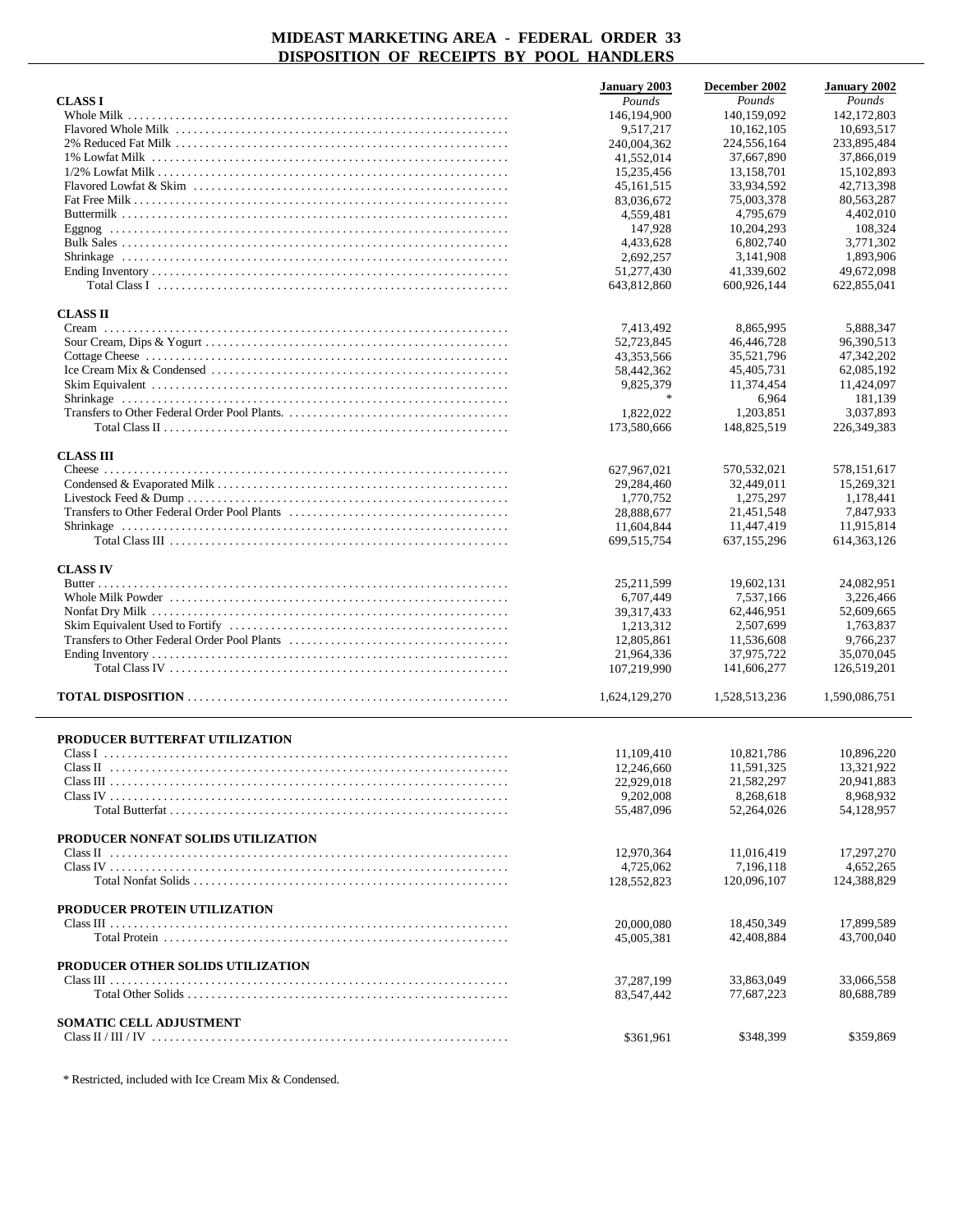|                                    | February 2003 | <b>January 2003</b> | February 2002 |
|------------------------------------|---------------|---------------------|---------------|
| <b>CLASS I</b>                     | Pounds        | Pounds              | Pounds        |
|                                    | 129,631,490   | 146,194,900         | 127,062,063   |
|                                    | 9,064,737     | 9,517,217           | 9,463,188     |
|                                    | 212,113,788   | 240,004,362         | 212,197,592   |
|                                    | 36,217,907    | 41,552,014          | 35,827,599    |
|                                    | 13,044,118    | 15,235,456          | 13, 147, 222  |
|                                    | 41,940,356    | 45, 161, 515        | 39,752,933    |
|                                    | 74,082,064    | 83,036,672          | 74,770,582    |
|                                    | 4,271,017     | 4,559,481           | 4,083,861     |
|                                    | 3,104         | 147,928             | $\ast$        |
|                                    | 2,358,007     | 4,433,628           | 3,401,881     |
|                                    | 2.351.437     | 2,692,257           | 1.811.140     |
|                                    | 51,824,330    | 51,277,430          | 47,970,530    |
|                                    | 576,902,355   | 643,812,860         | 569,488,591   |
|                                    |               |                     |               |
| <b>CLASS II</b>                    |               |                     |               |
|                                    | 7,250,385     | 7,413,492           | 5,175,995     |
|                                    | 95,841,928    | 52,723,845          | 97,261,790    |
|                                    | 44,955,078    | 43,353,566          | 44,789,936    |
|                                    | 63,864,297    | 58,442,362          | 62,288,795    |
|                                    | 11,474,725    | 9,825,379           | 12,199,744    |
|                                    | **            | $\star\star$        | $**$          |
|                                    |               |                     |               |
|                                    | 1,375,065     | 1,822,022           | 4.126.871     |
|                                    | 224,761,478   | 173,580,666         | 225,843,131   |
|                                    |               |                     |               |
| <b>CLASS III</b>                   |               |                     |               |
|                                    | 562,403,556   | 627,967,021         | 643,087,052   |
|                                    | 31,721,478    | 29,284,460          | 16,601,811    |
|                                    | 1,021,240     | 1,770,752           |               |
|                                    | 26, 217, 825  | 28,888,677          | 6,087,537     |
|                                    | 11,888,795    | 11,604,844          |               |
|                                    | 633,252,894   | 699,515,754         | 665,776,400   |
|                                    |               |                     |               |
| <b>CLASS IV</b>                    |               |                     |               |
|                                    | 21,754,847    | 25, 211, 599        | 25,366,718    |
|                                    | 4,650,701     | 6,707,449           | 3,966,330     |
|                                    | 39,510,193    | 39, 317, 433        | 64,957,423    |
|                                    |               |                     | 3,033,635     |
|                                    | 1,318,113     | 1,213,312           | 1,624,006     |
|                                    | 12,987,163    | 12,805,861          | 20,381,302    |
|                                    | 26,679,029    | 21,964,336          | 32,018,624    |
|                                    |               |                     | 10,938,628    |
|                                    | 106,900,046   | 107,219,990         | 162,286,666   |
|                                    |               |                     |               |
|                                    | 1,541,816,773 |                     | 1,623,394,788 |
|                                    |               | 1,624,129,270       |               |
|                                    |               |                     |               |
| PRODUCER BUTTERFAT UTILIZATION     |               |                     |               |
|                                    | 9.759.411     |                     |               |
|                                    |               | 11,109,410          | 9,622,136     |
|                                    | 13,351,107    | 12,246,660          | 12,754,955    |
|                                    | 20,257,541    | 22,929,018          | 22,498,915    |
|                                    | 8,987,171     | 9,202,008           | 10,470,434    |
|                                    | 52,355,230    | 55,487,096          | 55,346,440    |
|                                    |               |                     |               |
| PRODUCER NONFAT SOLIDS UTILIZATION |               |                     |               |
|                                    | 17,591,945    | 12,970,364          | 17,950,270    |
|                                    | 5,671,400     | 4,725,062           | 9,213,320     |
|                                    | 121,814,600   | 128,552,823         | 128,961,948   |
|                                    |               |                     |               |
| PRODUCER PROTEIN UTILIZATION       |               |                     |               |
|                                    | 18,064,549    | 20,000,080          | 19,350,845    |
|                                    | 45,582,360    | 45,005,381          | 44,763,766    |
|                                    |               |                     |               |
| PRODUCER OTHER SOLIDS UTILIZATION  |               |                     |               |
|                                    | 33,710,875    | 37,287,199          | 36,487,800    |
|                                    | 79,232,240    | 83,547,442          | 84,198,182    |
|                                    |               |                     |               |
| <b>SOMATIC CELL ADJUSTMENT</b>     |               |                     |               |
|                                    | \$275,703     | \$361,961           | \$420,164     |
|                                    |               |                     |               |

\* Restricted, included in 2% Reduced Fat Milk.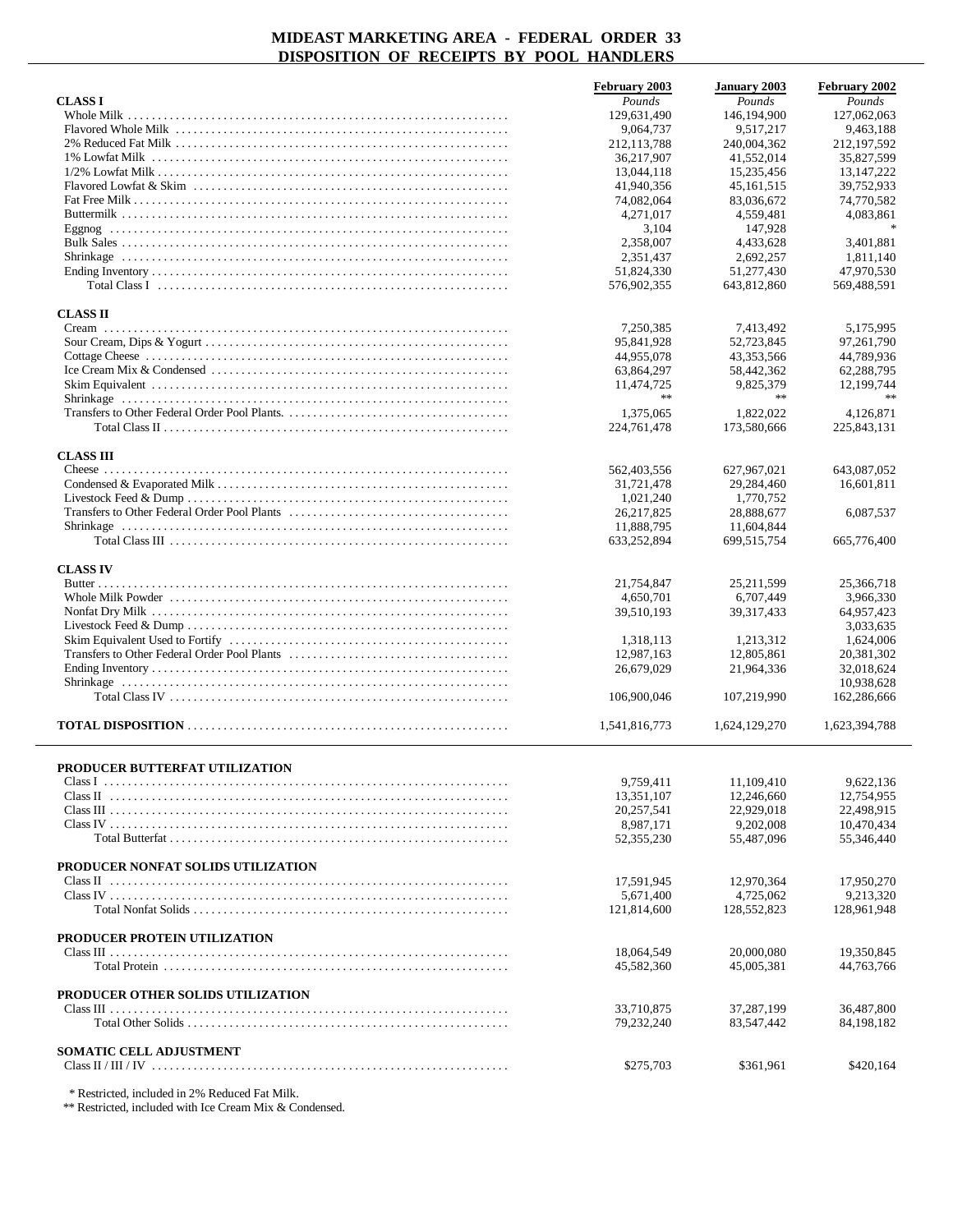|                                    | March 2003    | February 2003 | <b>March 2002</b> |
|------------------------------------|---------------|---------------|-------------------|
| <b>CLASS I</b>                     | Pounds        | Pounds        | Pounds            |
|                                    | 136,089,916   | 129,631,490   | 137,945,952       |
|                                    | 9,899,839     | 9,064,737     | 10,570,827        |
|                                    | 224,537,311   | 212, 113, 788 | 228,588,409       |
|                                    | 39,749,666    | 36,217,907    | 38,164,658        |
|                                    | 13,799,521    | 13,044,118    | 14,558,085        |
|                                    | 45, 262, 678  | 41,940,356    | 41,644,205        |
|                                    | 79,963,940    | 74,082,064    | 81,945,268        |
|                                    | 4,460,364     | 4,271,017     | 4,595,081         |
|                                    | 14,498        | 3,104         | 22,855            |
|                                    | 5,800,293     | 2,358,007     | 2,803,255         |
|                                    | 1,694,494     | 2,351,437     | 1,274,243         |
|                                    | 40,212,046    | 51,824,330    | 43,231,078        |
|                                    | 601,484,566   | 576,902,355   | 605, 343, 916     |
| <b>CLASS II</b>                    |               |               |                   |
|                                    | 7,569,162     | 7,250,385     | 6,841,183         |
|                                    | 59,179,615    | 95,841,928    | 57, 354, 321      |
|                                    | 44,363,602    | 44,955,078    | 40,539,811        |
|                                    | 69,700,387    | 63,864,297    | 69, 763, 151      |
|                                    | 15,368,331    | 11,474,725    | 12,337,271        |
|                                    | 宋             | $\mathcal{H}$ | $\star$           |
|                                    | 1,564,007     | 1,375,065     | 2,664,445         |
|                                    | 197,745,104   | 224,761,478   | 189,500,182       |
|                                    |               |               |                   |
| <b>CLASS III</b>                   |               |               |                   |
|                                    | 623,724,575   | 562,403,556   | 759,913,125       |
|                                    | 44, 161, 098  | 31,721,478    | 22,945,190        |
|                                    | 909,091       | 1,021,240     | 1,590,356         |
|                                    | 23,506,508    | 26, 217, 825  | 6,502,244         |
|                                    | 11,771,813    | 11,888,795    | 12,307,110        |
|                                    | 704,073,085   | 633,252,894   | 803,258,025       |
| <b>CLASS IV</b>                    |               |               |                   |
|                                    | 19,699,020    | 21,754,847    | 20,612,004        |
|                                    | 6,606,180     | 4,650,701     | 11,164,389        |
|                                    | 43,078,823    | 39,510,193    | 46,274,614        |
|                                    |               |               |                   |
|                                    | 1,374,462     | 1,318,113     | 1,513,210         |
|                                    | 12,416,774    | 12,987,163    | 11,410,247        |
|                                    | 48,281,898    | 26,679,029    | 50,143,129        |
|                                    | 131,457,157   |               | 141, 117, 593     |
|                                    |               | 106,900,046   |                   |
|                                    | 1,634,759,912 | 1,541,816,773 | 1,739,219,716     |
| PRODUCER BUTTERFAT UTILIZATION     |               |               |                   |
|                                    | 10,140,148    | 9,759,411     | 10,352,976        |
|                                    | 14,158,966    | 13,351,107    | 12,907,623        |
|                                    | 21,519,722    | 20,257,541    | 26,791,457        |
|                                    | 8,703,738     | 8,987,171     | 9,411,170         |
|                                    | 54,522,574    | 52, 355, 230  | 59,463,226        |
|                                    |               |               |                   |
| PRODUCER NONFAT SOLIDS UTILIZATION |               |               |                   |
|                                    | 15,074,523    | 17,591,945    | 14, 135, 830      |
|                                    | 7,107,408     | 5,671,400     | 6,629,204         |
|                                    | 127,399,763   | 121,814,600   | 138,056,614       |
| PRODUCER PROTEIN UTILIZATION       |               |               |                   |
|                                    | 19.595.202    | 18,064,549    | 23,582,543        |
|                                    | 44,199,353    | 45,582,360    | 47,887,712        |
|                                    |               |               |                   |
| PRODUCER OTHER SOLIDS UTILIZATION  |               |               |                   |
|                                    | 36,971,125    | 33,710,875    | 44,493,213        |
|                                    | 83,200,410    | 79,232,240    | 90,168,902        |
| SOMATIC CELL ADJUSTMENT            |               |               |                   |
|                                    | \$260,073     | \$275,703     | \$416,660         |
|                                    |               |               |                   |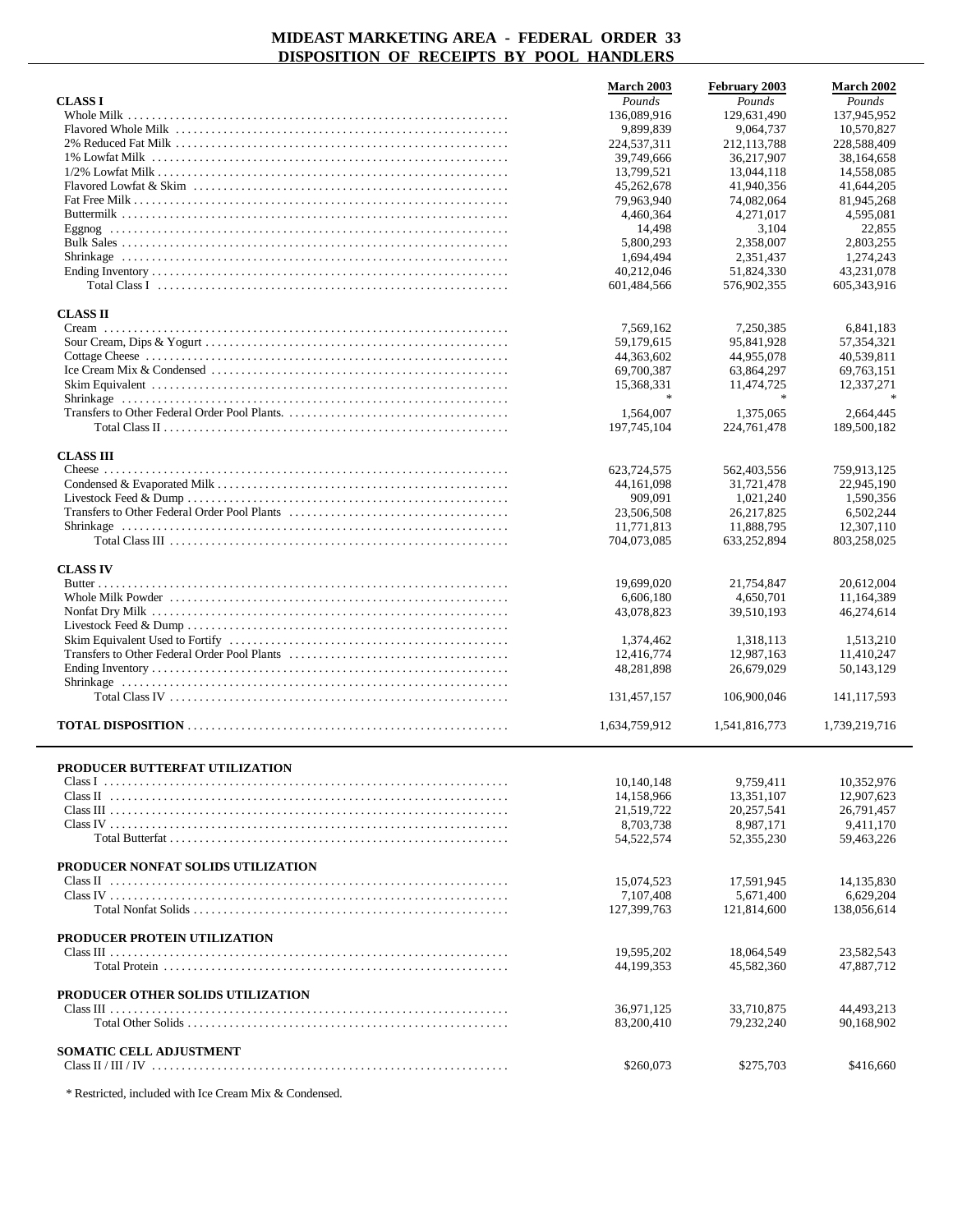|                                                                                                                                    | April 2003                | <b>March 2003</b>           | April 2002                |
|------------------------------------------------------------------------------------------------------------------------------------|---------------------------|-----------------------------|---------------------------|
| <b>CLASS I</b>                                                                                                                     | Pounds                    | Pounds                      | Pounds                    |
|                                                                                                                                    | 132,378,911               | 136,089,916                 | 132,018,114               |
|                                                                                                                                    | 9,677,374                 | 9,899,839                   | 10,609,375                |
|                                                                                                                                    | 216,087,671<br>39,713,677 | 224,537,311<br>39,749,666   | 217,872,589<br>39,247,891 |
|                                                                                                                                    | 13,649,448                | 13,799,521                  | 14,219,232                |
|                                                                                                                                    | 41,061,100                | 45,262,678                  | 41,166,305                |
|                                                                                                                                    | 76,126,418                | 79,963,940                  | 78,639,171                |
|                                                                                                                                    | 4,308,756                 | 4,460,364                   | 4,347,974                 |
|                                                                                                                                    | 11,165                    | 14,498                      |                           |
|                                                                                                                                    | 3,038,027                 | 5,800,293                   | 2,427,761                 |
|                                                                                                                                    | 1,951,649<br>41,749,409   | 1,694,494<br>40,212,046     | 1,982,031<br>44,449,848   |
| Total Class I $\ldots$ $\ldots$ $\ldots$ $\ldots$ $\ldots$ $\ldots$ $\ldots$ $\ldots$ $\ldots$ $\ldots$ $\ldots$ $\ldots$ $\ldots$ | 579,753,605               | 601,484,566                 | 586,980,291               |
| <b>CLASS II</b>                                                                                                                    |                           |                             |                           |
|                                                                                                                                    | 10,524,868                | 7,569,162                   | 6,515,799                 |
|                                                                                                                                    | 97,023,443                | 59,179,615                  | 60,063,386                |
|                                                                                                                                    | 53,144,832                | 44, 363, 602                | 41,379,645                |
|                                                                                                                                    | 70,408,377                | 69,700,387                  | 77,815,289                |
|                                                                                                                                    | 16,908,273                | 15,368,331<br>$\ast$        | 14,835,861                |
|                                                                                                                                    | 88,552<br>1.542.764       | 1,564,007                   | 140,300<br>1,607,628      |
|                                                                                                                                    | 249,641,109               | 197,745,104                 | 202,357,908               |
|                                                                                                                                    |                           |                             |                           |
| <b>CLASS III</b>                                                                                                                   |                           |                             |                           |
|                                                                                                                                    | 625,810,482<br>42.030.567 | 623,724,575<br>44, 161, 098 | 765,861,781<br>44,895,749 |
|                                                                                                                                    | 1,064,252                 | 909,091                     | 1,280,824                 |
|                                                                                                                                    | 22,253,686                | 23,506,508                  | 8,234,306                 |
|                                                                                                                                    | 11,753,476                | 11,771,813                  | 12,454,125                |
|                                                                                                                                    | 702,912,463               | 704,073,085                 | 832,726,785               |
|                                                                                                                                    |                           |                             |                           |
| <b>CLASS IV</b>                                                                                                                    | 17,665,244                | 19,699,020                  | 21,120,070                |
|                                                                                                                                    | 5,783,250                 | 6,606,180                   | 9,343,894                 |
|                                                                                                                                    | 51,397,740                | 43,078,823                  | 57,701,825                |
|                                                                                                                                    | 1,593,729                 | 1,374,462                   | 1,585,631                 |
|                                                                                                                                    | 13,220,352                | 12,416,774                  | 6,638,048                 |
|                                                                                                                                    | 41,171,320                | 48,281,898                  | 43,072,950                |
|                                                                                                                                    | 130,831,635               | 131,457,157                 | 139,462,418               |
|                                                                                                                                    | 1,663,138,812             | 1,634,759,912               | 1,761,527,402             |
| PRODUCER BUTTERFAT UTILIZATION                                                                                                     |                           |                             |                           |
|                                                                                                                                    | 9,978,868                 | 10,140,148                  | 10,019,250                |
|                                                                                                                                    | 15,198,856                | 14,158,966                  | 13,165,817                |
|                                                                                                                                    | 21,746,570                | 21,519,722                  | 26,592,038                |
|                                                                                                                                    | 7,408,639                 | 8,703,738                   | 8,123,161                 |
|                                                                                                                                    | 54,332,933                | 54,522,574                  | 57,900,266                |
| PRODUCER NONFAT SOLIDS UTILIZATION                                                                                                 |                           |                             |                           |
|                                                                                                                                    | 18,748,986                | 15,074,523                  | 14,384,796                |
|                                                                                                                                    | 6,542,169                 | 7,107,408                   | 5,254,012                 |
|                                                                                                                                    | 128,429,448               | 127,399,763                 | 136,120,509               |
| PRODUCER PROTEIN UTILIZATION                                                                                                       |                           |                             |                           |
|                                                                                                                                    | 19,153,814                | 19,595,202                  | 23,411,736                |
|                                                                                                                                    | 44,123,983                | 44,199,353                  | 46,545,450                |
| PRODUCER OTHER SOLIDS UTILIZATION                                                                                                  |                           |                             |                           |
|                                                                                                                                    | 36,639,448                | 36,971,125                  | 45,144,648                |
|                                                                                                                                    | 84, 305, 465              | 83,200,410                  | 89,575,059                |
| <b>SOMATIC CELL ADJUSTMENT</b>                                                                                                     |                           |                             |                           |
|                                                                                                                                    | \$311,048                 | \$260,073                   | \$419,565                 |
|                                                                                                                                    |                           |                             |                           |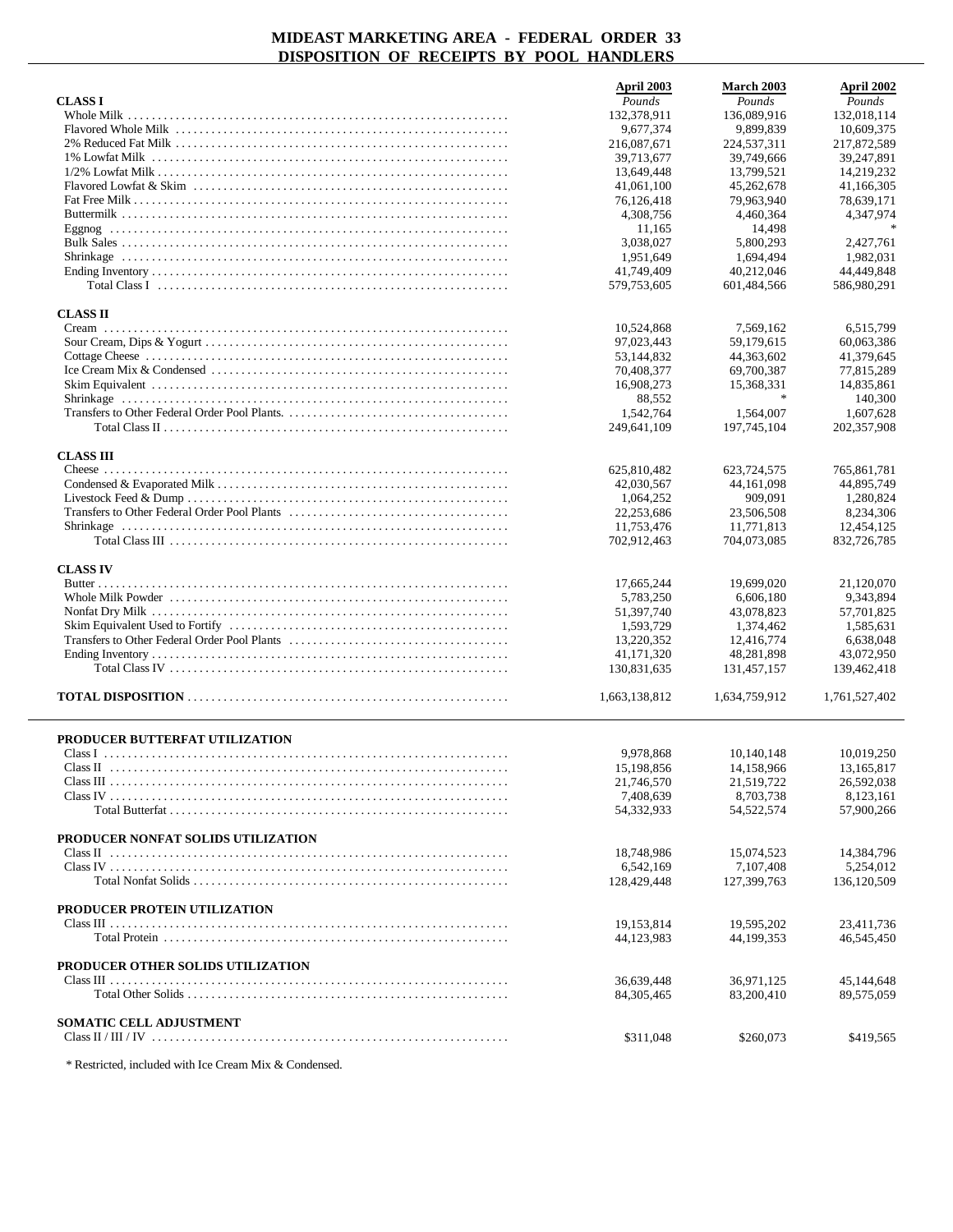|                                                                                                                                             | <b>May 2003</b>           | April 2003                | <b>May 2002</b>            |
|---------------------------------------------------------------------------------------------------------------------------------------------|---------------------------|---------------------------|----------------------------|
| <b>CLASS I</b>                                                                                                                              | Pounds                    | Pounds                    | Pounds                     |
|                                                                                                                                             | 137,855,879               | 132,378,911               | 134,456,184                |
|                                                                                                                                             | 10,054,559                | 9,677,374                 | 10,816,935                 |
|                                                                                                                                             | 224,256,073<br>40,870,494 | 216,087,671<br>39,713,677 | 223,602,985<br>39,961,856  |
|                                                                                                                                             | 14,097,419                | 13,649,448                | 14,271,006                 |
|                                                                                                                                             | 43,776,183                | 41,061,100                | 41,796,480                 |
|                                                                                                                                             | 80,582,414                | 76,126,418                | 80,695,371                 |
|                                                                                                                                             | 4,501,444                 | 4,308,756                 | 4,657,399                  |
|                                                                                                                                             | $\frac{1}{2}$             | 11,165                    | 2,809                      |
|                                                                                                                                             | 7,845,035                 | 3,038,027                 | 3,475,786                  |
|                                                                                                                                             | 1.787.260                 | 1,951,649                 | 2,136,560                  |
|                                                                                                                                             | 44,220,149                | 41,749,409                | 50,824,908                 |
| Total Class I $\ldots$ $\ldots$ $\ldots$ $\ldots$ $\ldots$ $\ldots$ $\ldots$ $\ldots$ $\ldots$ $\ldots$ $\ldots$ $\ldots$ $\ldots$ $\ldots$ | 609,846,909               | 579,753,605               | 606.698.279                |
| <b>CLASS II</b>                                                                                                                             |                           |                           |                            |
|                                                                                                                                             | 10,516,451                | 10,524,868                | 7,181,567                  |
|                                                                                                                                             | 95,228,952                | 97,023,443                | 105,350,188                |
|                                                                                                                                             | 49,116,330                | 53,144,832                | 50,772,929                 |
|                                                                                                                                             | 87,400,394                | 70,408,377                | 84,269,840                 |
|                                                                                                                                             | 17.018.749<br>$\ast$      | 16,908,273                | 15,358,395                 |
|                                                                                                                                             |                           | 88,552                    |                            |
|                                                                                                                                             | 1,531,182<br>260,812,058  | 1,542,764<br>249,641,109  | 2,380,245<br>265, 313, 164 |
|                                                                                                                                             |                           |                           |                            |
| <b>CLASS III</b>                                                                                                                            |                           |                           |                            |
|                                                                                                                                             | 654,538,964               | 625,810,482               | 855,959,462                |
|                                                                                                                                             | 23.955.653                | 42,030,567                | 23,910,348                 |
|                                                                                                                                             | 1,103,301                 | 1,064,252                 |                            |
|                                                                                                                                             | 8,237,520                 |                           | 8,673,437                  |
|                                                                                                                                             | 29,411,487                | 22,253,686                | ***                        |
|                                                                                                                                             | 12,187,773                | 11,753,476                |                            |
|                                                                                                                                             | 729,434,698               | 702,912,463               | 888,543,247                |
| <b>CLASS IV</b>                                                                                                                             |                           |                           |                            |
|                                                                                                                                             | 17,027,611                | 17,665,244                | 22,924,949                 |
|                                                                                                                                             | 5,895,028                 | 5,783,250                 | 8,074,287                  |
|                                                                                                                                             | 49,968,356                | 51,397,740                | 73,160,025                 |
|                                                                                                                                             |                           |                           | 1,138,507                  |
|                                                                                                                                             | 1,366,768                 | 1,593,729                 | 1,674,346                  |
|                                                                                                                                             | 15,530,951                | 13,220,352                | 14,455,322                 |
|                                                                                                                                             | 31,257,657                | 41,171,320                | 28,084,357<br>14,308,183   |
|                                                                                                                                             | 121,046,371               | 130,831,635               | 163,819,976                |
|                                                                                                                                             |                           |                           |                            |
|                                                                                                                                             | 1,721,140,036             | 1,663,138,812             | 1,924,374,666              |
|                                                                                                                                             |                           |                           |                            |
| PRODUCER BUTTERFAT UTILIZATION                                                                                                              |                           |                           |                            |
|                                                                                                                                             | 10,416,611                | 9,978,868                 | 10,516,639                 |
|                                                                                                                                             | 15,477,152                | 15,198,856                | 15,573,358                 |
|                                                                                                                                             | 23,078,618                | 21,746,570                | 29,269,875                 |
|                                                                                                                                             | 6,605,449                 | 7,408,639                 | 8,043,263                  |
| Total Butterfat                                                                                                                             | 55,577,830                | 54,332,933                | 63.403.135                 |
| PRODUCER NONFAT SOLIDS UTILIZATION                                                                                                          |                           |                           |                            |
|                                                                                                                                             | 19,715,089                | 18,748,986                | 20,055,412                 |
|                                                                                                                                             | 6,521,094                 | 6,542,169                 | 7,753,627                  |
|                                                                                                                                             | 133,727,361               | 128,429,448               | 151,468,482                |
|                                                                                                                                             |                           |                           |                            |
| PRODUCER PROTEIN UTILIZATION                                                                                                                |                           |                           |                            |
|                                                                                                                                             | 19,623,684                | 19,153,814                | 25,328,120                 |
|                                                                                                                                             | 45,672,468                | 44,123,983                | 51,857,264                 |
| PRODUCER OTHER SOLIDS UTILIZATION                                                                                                           |                           |                           |                            |
|                                                                                                                                             | 37,824,322                | 36,639,448                | 48,809,413                 |
|                                                                                                                                             | 88,054,893                | 84, 305, 465              | 99,611,218                 |
|                                                                                                                                             |                           |                           |                            |
| SOMATIC CELL ADJUSTMENT                                                                                                                     |                           |                           |                            |
|                                                                                                                                             | \$336,893                 | \$311,048                 | \$510,615                  |
| *Restricted, included in 2% Reduced Fat Milk.                                                                                               |                           |                           |                            |
|                                                                                                                                             |                           |                           |                            |

\*\*Restricted, included with Ice Cream Mix & Condensed.

\*\*\*Restricted, included in Cheese.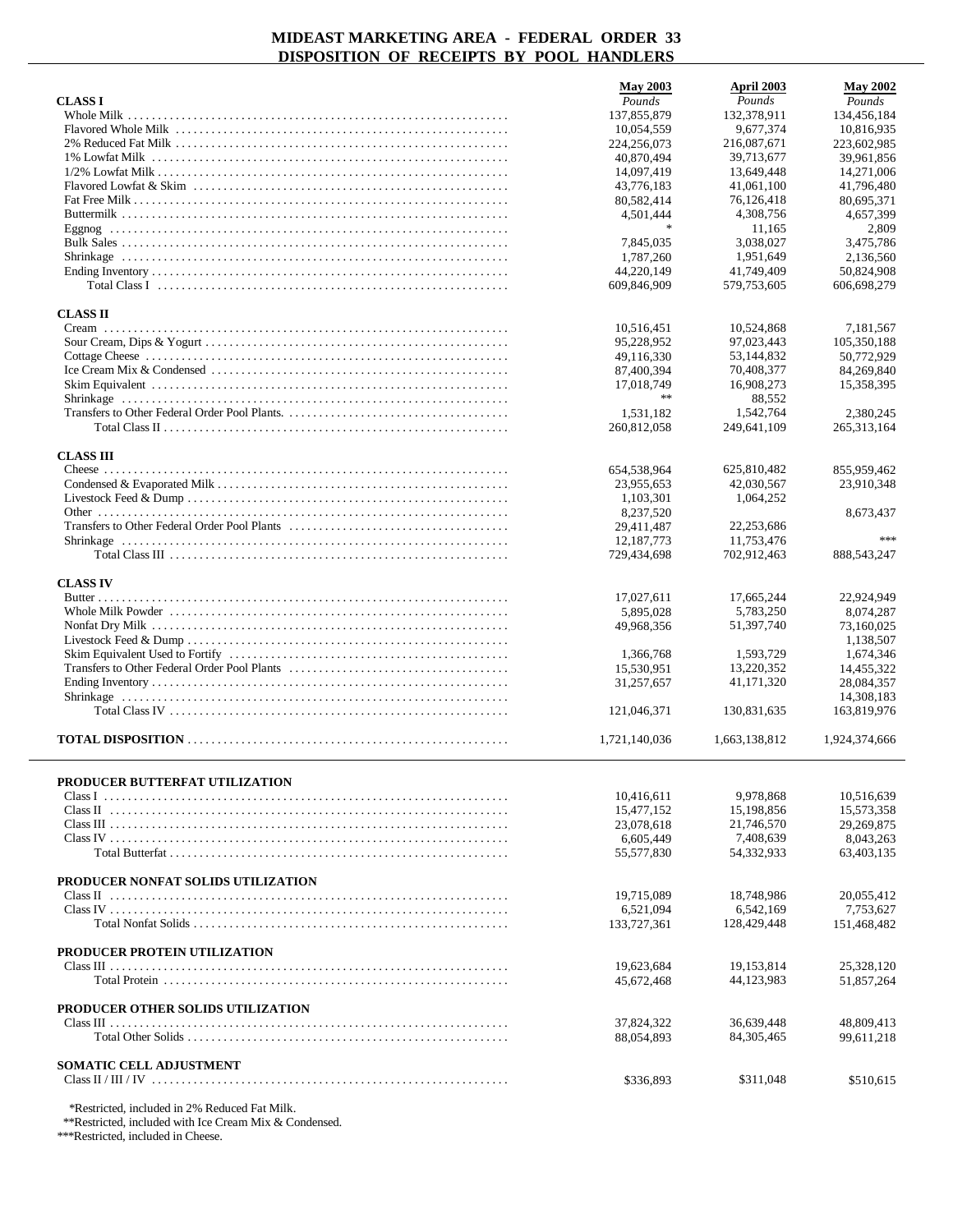|                                    | <b>June 2003</b>           | <b>May 2003</b>            | <b>June 2002</b>         |
|------------------------------------|----------------------------|----------------------------|--------------------------|
| <b>CLASS I</b>                     | Pounds                     | Pounds                     | Pounds                   |
|                                    | 127,423,953                | 137,855,879                | 120,039,146              |
|                                    | 9,485,134                  | 10,054,559                 | 13,070,705               |
|                                    | 203,540,364                | 224,256,073                | 201,927,041              |
|                                    | 35,105,826                 | 40,870,494                 | 35,580,375               |
|                                    | 13,159,126                 | 14,097,419                 | 13,336,083               |
|                                    | 22, 207, 508<br>72,360,786 | 43,776,183<br>80,582,414   | 21,523,443<br>73,801,311 |
|                                    | 4,186,418                  | 4,501,444                  | 4,172,074                |
|                                    | $\frac{1}{2}$              |                            | 2,484                    |
|                                    | 8,364,406                  | 7,845,035                  | 6,865,909                |
|                                    | 1,800,650                  | 1,787,260                  | 2,843,278                |
|                                    | 36,249,837                 | 44,220,149                 | 37,893,223               |
|                                    | 533.884.008                | 609,846,909                | 531,055,072              |
|                                    |                            |                            |                          |
| <b>CLASS II</b>                    |                            |                            |                          |
| Cream                              | 8,905,780                  | 10,516,451                 | 5,941,007                |
|                                    | 89,007,644                 | 95,228,952                 | 92,784,126               |
|                                    | 50,411,385                 | 49,116,330                 | 46,451,637               |
|                                    | 82,608,468                 | 87,400,394                 | 78,869,207               |
|                                    | 18,382,094<br>$\gg \gg$    | 17,018,749<br>$\star\star$ | 17,583,033               |
|                                    |                            |                            | 254,253                  |
|                                    | 3,924,728<br>253,240,099   | 1,531,182<br>260,812,058   | 1,143,267                |
|                                    |                            |                            | 243,026,530              |
| <b>CLASS III</b>                   |                            |                            |                          |
|                                    | 650,445,752                | 654,538,964                | 827, 393, 535            |
|                                    | 16,220,360                 | 32,193,173                 | 22,274,871               |
|                                    | 1,420,363                  | 1,103,301                  | 1,412,569                |
|                                    | 23,534,976                 | 29,411,487                 | 7.559.935                |
|                                    | 10,291,024                 | 12, 187, 773               | 12,629,634               |
|                                    | 701,912,475                | 729,434,698                | 871,270,544              |
|                                    |                            |                            |                          |
| <b>CLASS IV</b>                    |                            |                            |                          |
|                                    | 10,258,987                 | 17,027,611                 | 14,321,049               |
|                                    | 5,669,667<br>51,228,245    | 5,895,028<br>49,968,356    | 5,290,149<br>63,222,942  |
|                                    | 1,110,577                  | 1,366,768                  | 1,185,376                |
|                                    | 15,741,589                 | 15,530,951                 | 18,958,104               |
|                                    | 41,770,204                 | 31,257,657                 | 42,904,164               |
|                                    | 125,779,269                | 121,046,371                | 145,881,784              |
|                                    |                            |                            |                          |
|                                    | 1,614,815,851              | 1,721,140,036              | 1,791,233,930            |
|                                    |                            |                            |                          |
| PRODUCER BUTTERFAT UTILIZATION     |                            |                            |                          |
|                                    | 9,219,723                  | 10,416,611                 | 9,021,177                |
|                                    | 16,462,028                 | 15,477,152                 | 15,119,995               |
|                                    | 20,826,181                 | 23,078,618                 | 28,473,204               |
|                                    | 4,802,248                  | 6,605,449                  | 5,880,885                |
|                                    | 51,310,180                 | 55,577,830                 | 58,495,261               |
| PRODUCER NONFAT SOLIDS UTILIZATION |                            |                            |                          |
|                                    | 18,901,256                 | 19,715,089                 | 18,075,299               |
|                                    | 6,676,568                  | 6,521,094                  | 7,729,262                |
|                                    | 124,334,971                | 133,727,361                | 141,405,586              |
|                                    |                            |                            |                          |
| PRODUCER PROTEIN UTILIZATION       |                            |                            |                          |
|                                    | 19,001,573                 | 19,623,684                 | 24,877,302               |
|                                    | 42,413,005                 | 45,672,468                 | 47,881,968               |
|                                    |                            |                            |                          |
| PRODUCER OTHER SOLIDS UTILIZATION  |                            |                            |                          |
|                                    | 36, 765, 432               | 37,824,322                 | 48,635,742               |
|                                    | 81,921,966                 | 88,054,893                 | 93,523,618               |
| <b>SOMATIC CELL ADJUSTMENT</b>     |                            |                            |                          |
|                                    |                            |                            |                          |
|                                    |                            |                            |                          |
|                                    | \$257,020                  | \$336,893                  | \$379,695                |

\*Restricted, included in 2% Reduced Fat Milk.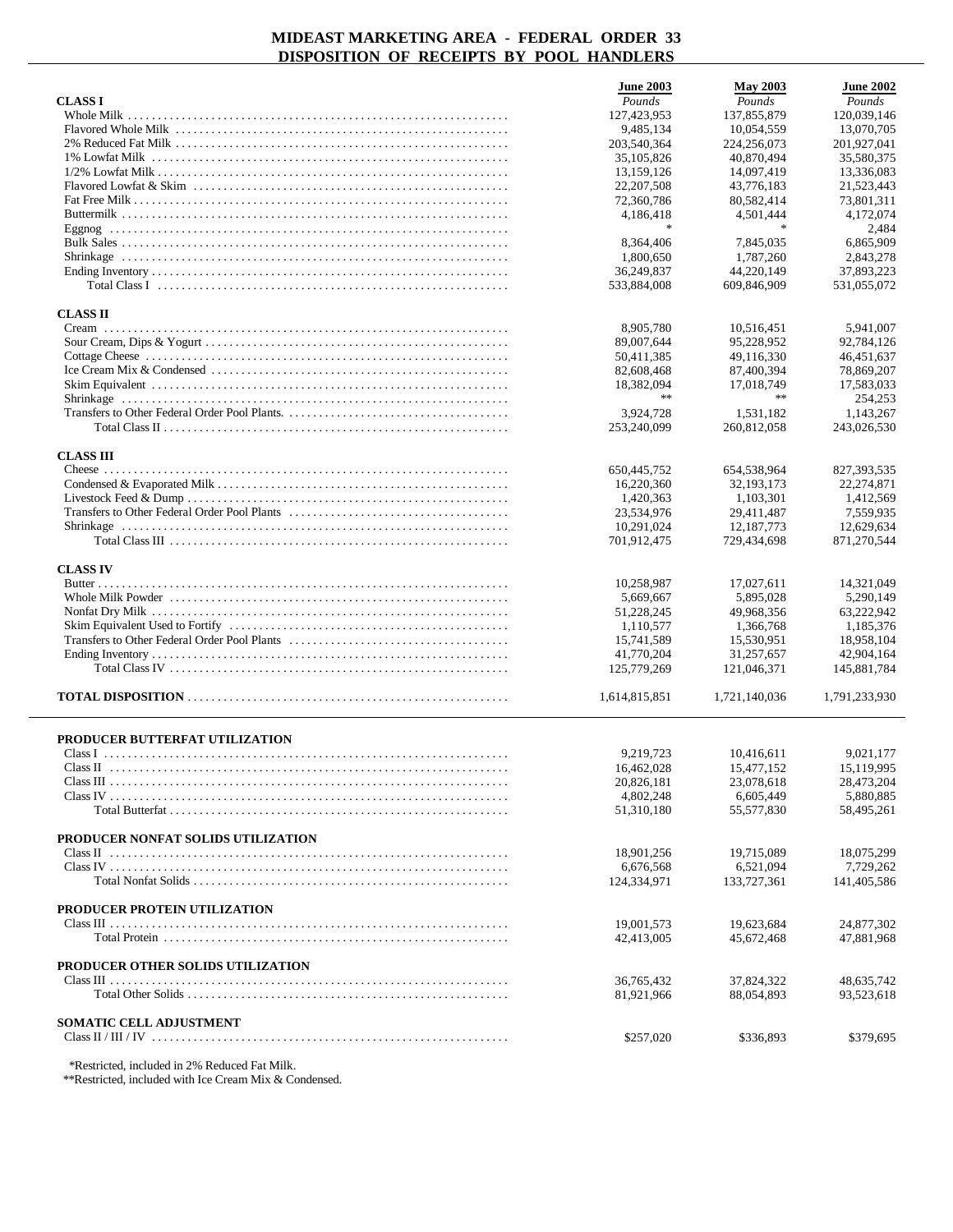|                                    | <b>July 2003</b>       | <b>June 2003</b>        | <b>July 2002</b> |
|------------------------------------|------------------------|-------------------------|------------------|
| <b>CLASS I</b>                     | Pounds                 | Pounds                  | Pounds           |
|                                    | 134,306,558            | 127,423,953             | 135,513,408      |
|                                    | 9,843,084              | 9,485,134               | 10,419,660       |
|                                    | 216,785,859            | 203,540,364             | 217,099,506      |
|                                    | 35,946,324             | 35, 105, 826            | 36,537,396       |
|                                    | 12,611,524             | 13,159,126              | 14,004,691       |
|                                    | 20,683,314             | 22, 207, 508            | 20,946,668       |
|                                    | 75,186,175             | 72,360,786              | 78,725,254       |
|                                    | 4,553,288              | 4,186,418               | 4,668,554        |
|                                    | $\frac{1}{2}$          | $\mathbf{x}$            | 5,408            |
|                                    | 5,868,372              | 8,364,406               | 6,256,426        |
|                                    | 1,292,093              | 1,800,650               | 2,688,867        |
|                                    | 44,956,193             | 36,249,837              | 38,579,236       |
|                                    | 562,032,784            | 533,884,008             | 565,445,074      |
| <b>CLASS II</b>                    |                        |                         |                  |
|                                    | 8,142,884              | 8,905,780               | 5,855,594        |
|                                    | 104,770,330            | 89,007,644              | 16,657,331       |
|                                    | 51,174,843             | 50,411,385              | 43,472,154       |
|                                    | 84,947,946             | 82,608,468              | 46,979,024       |
|                                    | 19,484,717             | 18,382,094              | 19,471,791       |
|                                    | $\ast$                 | $\ast$                  | $\ast$           |
|                                    | 5,846,528              | 3,924,728               | 2,059,121        |
|                                    | 274, 367, 248          | 253,240,099             | 134,495,015      |
|                                    |                        |                         |                  |
| <b>CLASS III</b>                   |                        |                         |                  |
|                                    | 224,897,729            | 650,445,752             | 779,420,290      |
|                                    | 3.937.170              | 16,220,360              | 19,554,919       |
|                                    |                        | 1,420,363               | 1,560,290        |
|                                    | 1,907,375              | 23,534,976              | 6,707,378        |
|                                    |                        | 10,291,024              | 10,634,402       |
|                                    | 230,742,274            | 701,912,475             | 817,877,279      |
|                                    |                        |                         |                  |
| <b>CLASS IV</b>                    |                        |                         |                  |
|                                    | 7,744,775              | 10,258,987              | 8,774,035        |
|                                    | 5,464,120              | 5,669,667<br>51,228,245 | 4,842,770        |
|                                    | 35,777,742             |                         | 8,264,893        |
|                                    | 1,610,882<br>1,177,981 | 1,110,577               | 1,586,190        |
|                                    | 12,407,759             | 15,741,589              | 9,039,707        |
|                                    | 26,287,071             | 41,770,204              | 28,425,032       |
|                                    | 11,052,151             |                         |                  |
|                                    | 101,522,481            | 125,779,269             | 60,932,627       |
|                                    |                        |                         |                  |
|                                    | 1,168,664,787          | 1,614,815,851           | 1,578,749,995    |
|                                    |                        |                         |                  |
|                                    |                        |                         |                  |
| PRODUCER BUTTERFAT UTILIZATION     |                        |                         |                  |
|                                    | 9,956,021              | 9,219,723               | 9,969,948        |
|                                    | 15,301,610             | 16,462,028              | 10,323,083       |
|                                    | 6,668,932              | 20,826,181              | 25,778,138       |
|                                    | 4,017,119              | 4,802,248               | 4,311,336        |
|                                    | 35,943,682             | 51,310,180              | 50,382,505       |
| PRODUCER NONFAT SOLIDS UTILIZATION |                        |                         |                  |
|                                    | 21,143,054             | 18,901,256              | 8,209,810        |
|                                    | 5,060,120              | 6,676,568               | 1,870,798        |
|                                    | 87,823,833             | 124,334,971             | 123,286,765      |
|                                    |                        |                         |                  |
| PRODUCER PROTEIN UTILIZATION       |                        |                         |                  |
|                                    | 5,354,429              | 19,001,573              | 22,615,566       |
|                                    | 29,755,164             | 42,413,005              | 41,459,970       |
|                                    |                        |                         |                  |
| PRODUCER OTHER SOLIDS UTILIZATION  |                        |                         |                  |
|                                    | 10,431,312             | 36,765,432              | 44,737,323       |
|                                    | 58,068,669             | 81,921,966              | 81,826,795       |
| <b>SOMATIC CELL ADJUSTMENT</b>     |                        |                         |                  |
|                                    | \$81,894               | \$257,020               | \$39,823         |
|                                    |                        |                         |                  |

\*Restricted, included in 2% Reduced Fat Milk.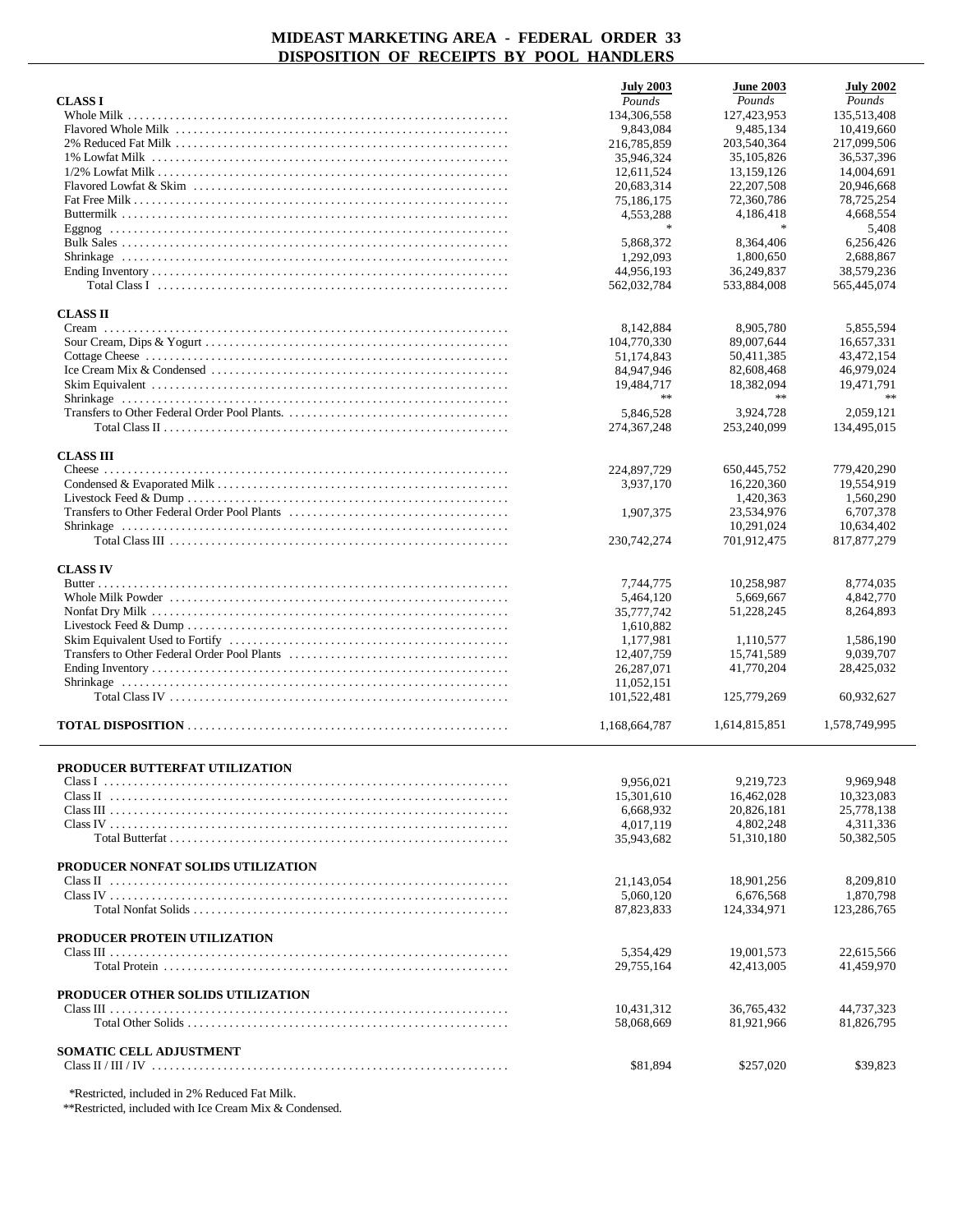|                                    | August 2003      | <b>July 2003</b>               | August 2002   |
|------------------------------------|------------------|--------------------------------|---------------|
| <b>CLASS I</b>                     | Pounds           | Pounds                         | Pounds        |
|                                    | 139,661,931      | 134,306,558                    | 141,030,583   |
|                                    | 10,586,741       | 9,843,084                      | 11,190,186    |
|                                    | 222,574,513      | 216,785,859                    | 227,050,185   |
|                                    | 40,524,195       | 35,946,324                     | 38,776,610    |
|                                    | 14,185,061       | 12,611,524                     | 14,513,670    |
|                                    | 28,286,553       | 20,683,314                     | 28,008,237    |
|                                    | 74,979,937       | 75,186,175                     | 81,924,985    |
|                                    | 4,526,615        | 4,553,288                      | 4,769,836     |
|                                    | 6,457            | $\ast$                         | 1,947         |
|                                    | 11,177,051       | 5,868,372                      | 14,258,176    |
|                                    | 2,411,622        | 1,292,093                      | 3,858,685     |
|                                    | 44,594,586       | 44,956,193                     | 44,514,593    |
|                                    | 593,515,262      | 562,032,784                    | 609,897,693   |
|                                    |                  |                                |               |
| <b>CLASS II</b>                    | 7,951,552        | 8,142,884                      | 7,078,763     |
|                                    | 106,263,989      | 104,770,330                    | 104,508,676   |
|                                    |                  | 51,174,843                     |               |
|                                    | 51,653,444       |                                | 49,743,488    |
|                                    | 75,042,716       | 84,947,946                     | 69,733,250    |
|                                    | 16,792,876<br>** | 19,484,717<br>$\star$ $\times$ | 17,222,859    |
|                                    |                  |                                | 31,388        |
|                                    | 5,528,153        | 5,846,528                      | 1,777,849     |
|                                    | 263, 232, 730    | 274, 367, 248                  | 250,096,273   |
| <b>CLASS III</b>                   |                  |                                |               |
|                                    | 137, 327, 289    | 224,897,729                    | 522,670,516   |
|                                    | 1,468,212        | 3,937,170                      | 29,026,952    |
|                                    |                  |                                | 1,252,069     |
|                                    | 1,164,656        | 1,907,375                      | 24,877,572    |
|                                    |                  |                                | 14,529,341    |
|                                    | 139,960,157      | 230, 742, 274                  | 592,356,450   |
|                                    |                  |                                |               |
| <b>CLASS IV</b>                    |                  |                                |               |
|                                    | 7,382,514        | 7,744,775                      | 9,478,132     |
|                                    | 5,693,188        | 5,464,120                      | 3,730,466     |
|                                    | 25,551,191       | 35,777,742                     | 33,629,228    |
|                                    | 2,144,290        | 1,610,882                      |               |
|                                    | 1,149,214        | 1,177,981                      | 2,045,316     |
|                                    | 11,087,654       | 12,407,759                     | 10,087,732    |
|                                    | 46,069,612       | 26, 287, 071                   | 26,814,348    |
|                                    | 11,398,913       | 11,052,151                     |               |
|                                    | 110,476,576      | 101,522,481                    | 85,785,222    |
|                                    |                  |                                |               |
|                                    | 1,107,184,725    | 1,168,664,787                  | 1,538,135,638 |
|                                    |                  |                                |               |
| PRODUCER BUTTERFAT UTILIZATION     |                  |                                |               |
|                                    | 10,253,939       | 9,956,021                      | 10,708,595    |
|                                    | 15,037,171       | 15,301,610                     | 14,583,119    |
|                                    | 5,630,880        | 6,668,932                      | 18,192,287    |
|                                    | 4,754,999        | 4,017,119                      | 4,375,303     |
|                                    | 35,676,989       | 35,943,682                     | 47,859,304    |
| PRODUCER NONFAT SOLIDS UTILIZATION |                  |                                |               |
|                                    | 20,641,850       | 21,143,054                     | 19,049,444    |
|                                    | 6,868,747        | 5,060,120                      | 2,896,924     |
|                                    |                  | 87,823,833                     |               |
|                                    | 86,931,456       |                                | 117,237,316   |
| PRODUCER PROTEIN UTILIZATION       |                  |                                |               |
|                                    | 3,996,021        | 5,354,429                      | 15,518,903    |
|                                    | 29,533,264       | 29,755,164                     | 39,763,548    |
|                                    |                  |                                |               |
| PRODUCER OTHER SOLIDS UTILIZATION  |                  |                                |               |
|                                    | 7,794,681        | 10,431,312                     | 30,199,666    |
|                                    | 57,398,192       | 58,068,669                     | 77,473,768    |
|                                    |                  |                                |               |
| <b>SOMATIC CELL ADJUSTMENT</b>     |                  |                                |               |
|                                    | \$60,337         | \$81,894                       | (573, 942)    |

\*Restricted, included in 2% Reduced Fat Milk.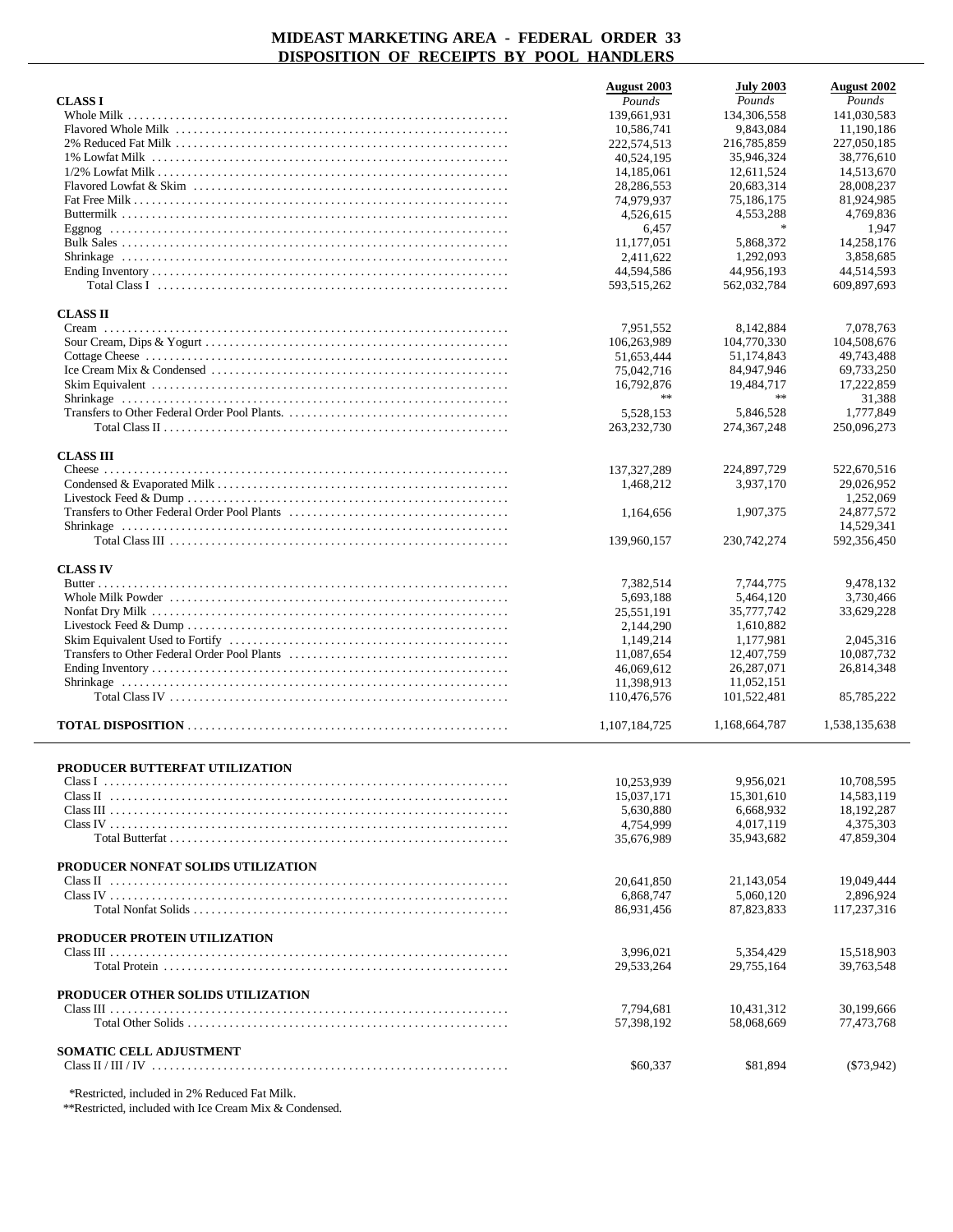|                                                                                                                                    | September 2003 | <b>August 2003</b> | September 2002 |
|------------------------------------------------------------------------------------------------------------------------------------|----------------|--------------------|----------------|
| <b>CLASS I</b>                                                                                                                     | Pounds         | Pounds             | Pounds         |
|                                                                                                                                    | 133.245.453    | 139,661,931        | 130.966.262    |
|                                                                                                                                    | 10,446,384     | 10,586,741         | 10,771,783     |
|                                                                                                                                    | 219,569,514    | 222,574,513        | 215,795,635    |
|                                                                                                                                    | 39,091,351     | 40,524,195         | 39,184,199     |
|                                                                                                                                    | 13,128,905     | 14, 185, 061       | 14,386,258     |
|                                                                                                                                    | 47,518,065     | 28, 286, 553       | 43,272,477     |
|                                                                                                                                    | 75,739,752     | 74,979,937         | 77,614,256     |
|                                                                                                                                    | 4,469,316      | 4,526,615          | 4,418,663      |
|                                                                                                                                    | 54,566         | 6,457              | 59,054         |
|                                                                                                                                    | 12,980,348     | 11,177,051         | 12,916,198     |
|                                                                                                                                    | 2,790,967      | 2.411.622          | 1,980,359      |
|                                                                                                                                    | 42,205,163     | 44,594,586         | 40,270,368     |
| Total Class I $\ldots$ $\ldots$ $\ldots$ $\ldots$ $\ldots$ $\ldots$ $\ldots$ $\ldots$ $\ldots$ $\ldots$ $\ldots$ $\ldots$ $\ldots$ | 601,239,784    | 593,515,262        | 591,635,512    |
| <b>CLASS II</b>                                                                                                                    |                |                    |                |
| Cream                                                                                                                              | 8,385,633      | 7,951,552          | 6,961,664      |
|                                                                                                                                    | 105,389,914    | 106,263,989        | 103,954,032    |
|                                                                                                                                    | 51,922,084     | 51,653,444         | 50,835,701     |
|                                                                                                                                    | 80,214,894     | 75,042,716         | 57,583,365     |
|                                                                                                                                    | 13.990.094     | 16,792,876         | 14,770,230     |
|                                                                                                                                    | $\gg \gg$      | $\ast$ $\ast$      |                |
|                                                                                                                                    | 4.846.339      | 5.528.153          | 1,710,128      |
|                                                                                                                                    |                |                    |                |
|                                                                                                                                    | 264,748,958    | 263, 232, 730      | 235,815,120    |
| <b>CLASS III</b>                                                                                                                   |                |                    |                |
|                                                                                                                                    | 154,253,402    | 137, 327, 289      | 550,708,802    |
|                                                                                                                                    | 1,169,048      | 1,468,212          | 28,168,870     |
|                                                                                                                                    |                |                    | 1,005,090      |
|                                                                                                                                    | 5,200,086      | 1,164,656          | 32,211,240     |
|                                                                                                                                    |                |                    | 11,553,591     |
|                                                                                                                                    | 160,622,536    | 139,960,157        | 623, 647, 593  |
|                                                                                                                                    |                |                    |                |
| <b>CLASS IV</b>                                                                                                                    |                |                    |                |
|                                                                                                                                    | 9,059,094      | 7,382,514          | 12,094,614     |
|                                                                                                                                    | 6,285,616      | 5,693,188          | 5,113,624      |
|                                                                                                                                    | 22,792,348     | 25,551,191         | 17,103,877     |
|                                                                                                                                    | 1,337,187      | 2,144,290          |                |
|                                                                                                                                    | 1,308,407      | 1,149,214          | 1,757,373      |
|                                                                                                                                    | 12,878,309     | 11,087,654         | 16,020,099     |
|                                                                                                                                    | 34,021,613     | 46,069,612         | 43,182,697     |
|                                                                                                                                    | 10,604,305     | 11,398,913         |                |
|                                                                                                                                    | 98,286,879     | 110,476,576        | 95,272,284     |
|                                                                                                                                    | 1,124,898,157  | 1,107,184,725      | 1,546,370,509  |
|                                                                                                                                    |                |                    |                |
| PRODUCER BUTTERFAT UTILIZATION                                                                                                     |                |                    |                |
|                                                                                                                                    | 10,236,072     | 10,253,939         | 10,090,995     |
|                                                                                                                                    | 14,855,997     | 15.037.171         | 13,532,214     |
|                                                                                                                                    | 6,924,392      | 5,630,880          | 21,102,987     |
|                                                                                                                                    | 4,260,204      | 4,754,999          | 5,610,849      |
|                                                                                                                                    | 36,276,665     | 35,676,989         | 50,337,045     |
|                                                                                                                                    |                |                    |                |
| PRODUCER NONFAT SOLIDS UTILIZATION                                                                                                 |                |                    |                |
|                                                                                                                                    | 21,117,362     | 20.641.850         | 18,291,156     |
|                                                                                                                                    | 4,178,477      | 6,868,747          | 4,409,674      |
|                                                                                                                                    | 87,566,508     | 86,931,456         | 121,563,953    |
|                                                                                                                                    |                |                    |                |
| PRODUCER PROTEIN UTILIZATION                                                                                                       |                |                    |                |
|                                                                                                                                    | 4,633,610      | 3,996,021          | 17,556,779     |
|                                                                                                                                    | 30,314,923     | 29,533,264         | 41,888,253     |
| PRODUCER OTHER SOLIDS UTILIZATION                                                                                                  |                |                    |                |
|                                                                                                                                    | 8,805,166      | 7,794,681          | 33,433,282     |
|                                                                                                                                    | 57,251,585     | 57,398,192         | 79,675,700     |
|                                                                                                                                    |                |                    |                |
| SOMATIC CELL ADJUSTMENT                                                                                                            |                |                    |                |
|                                                                                                                                    | \$108,782      | \$60,337           | \$77,362       |
|                                                                                                                                    |                |                    |                |

\*Restricted, included in 2% Reduced Fat Milk.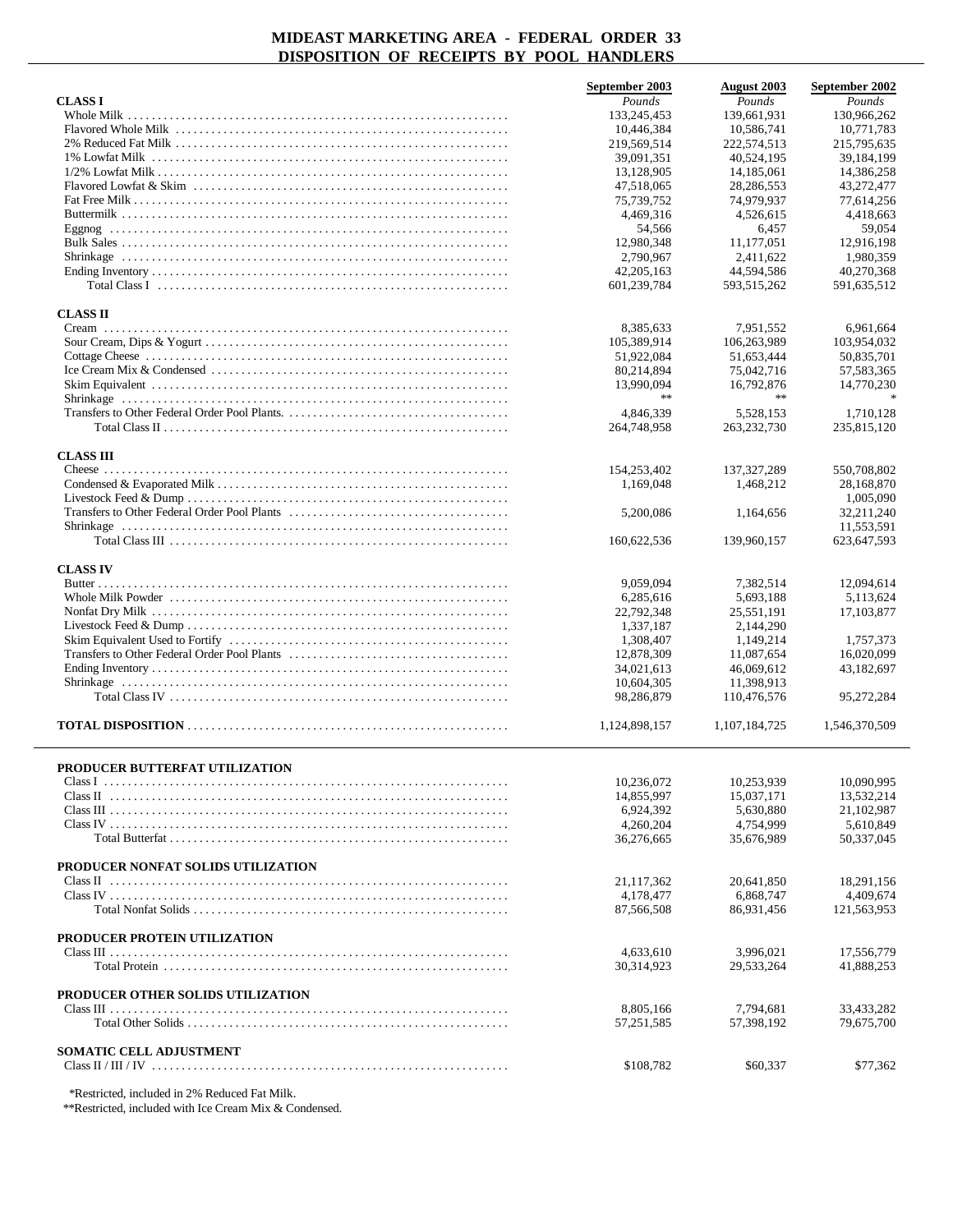|                                                                                                                                    | October 2003  | September 2003              | October 2002              |
|------------------------------------------------------------------------------------------------------------------------------------|---------------|-----------------------------|---------------------------|
| <b>CLASS I</b>                                                                                                                     | Pounds        | Pounds                      | Pounds                    |
| Whole Milk                                                                                                                         | 139,924,693   | 133,245,453                 | 139,470,356               |
|                                                                                                                                    | 10,936,076    | 10,446,384                  | 11,723,310                |
|                                                                                                                                    | 227,834,818   | 219,569,514                 | 228,855,985               |
|                                                                                                                                    | 39,645,341    | 39,091,351                  | 40,279,807                |
|                                                                                                                                    | 13,849,660    | 13,128,905                  | 15,196,043                |
|                                                                                                                                    | 49,740,882    | 47,518,065                  | 49,596,238                |
|                                                                                                                                    | 77,591,133    | 75,739,752                  | 77,950,467                |
|                                                                                                                                    | 4,861,644     | 4,469,316                   | 5,191,413                 |
|                                                                                                                                    | 326,797       | 54.566                      | 407,986                   |
|                                                                                                                                    | 14,315,424    | 12,980,348                  | 17,400,113<br>2,045,290   |
|                                                                                                                                    | 1,778,149     | 2,790,967                   |                           |
| Total Class I $\ldots$ $\ldots$ $\ldots$ $\ldots$ $\ldots$ $\ldots$ $\ldots$ $\ldots$ $\ldots$ $\ldots$ $\ldots$ $\ldots$ $\ldots$ | 53,000,981    | 42, 205, 163<br>601,239,784 | 48,915,528<br>637,032,536 |
|                                                                                                                                    | 633,805,598   |                             |                           |
| <b>CLASS II</b>                                                                                                                    |               |                             |                           |
|                                                                                                                                    | 9,594,920     | 8,385,633                   | 8,967,503                 |
|                                                                                                                                    | 94,031,734    | 105,389,914                 | 102,644,826               |
|                                                                                                                                    | 50,339,587    | 51,922,084                  | 52,895,018                |
|                                                                                                                                    | 74,483,888    | 80,214,894                  | 61,336,515                |
|                                                                                                                                    | 11,228,506    | 13,990,094                  | 14,240,071                |
|                                                                                                                                    | 宋             | $\ast$                      |                           |
|                                                                                                                                    | 4,227,635     | 4,846,339                   | 3,295,302                 |
|                                                                                                                                    | 243,906,270   | 264,748,958                 | 243,379,235               |
|                                                                                                                                    |               |                             |                           |
| <b>CLASS III</b>                                                                                                                   |               |                             |                           |
|                                                                                                                                    | 213,842,921   | 154,253,402                 | 575,947,155               |
|                                                                                                                                    | 2,981,849     | 1,169,048                   | 29,497,937                |
|                                                                                                                                    | 6,679,423     | 5,200,086                   | 23,382,657                |
|                                                                                                                                    |               |                             |                           |
|                                                                                                                                    | 223,504,193   | 160,622,536                 | 628,827,749               |
|                                                                                                                                    |               |                             |                           |
| <b>CLASS IV</b>                                                                                                                    |               |                             |                           |
| Butter $\ldots$                                                                                                                    | 10,849,368    | 9,059,094                   | 13,583,641                |
|                                                                                                                                    | 6,221,503     | 6,285,616                   | 5,019,845                 |
|                                                                                                                                    | 37,844,409    | 22,792,348                  | 22,916,893                |
|                                                                                                                                    | 1,009,468     | 1,337,187                   | 1,033,898                 |
|                                                                                                                                    | 1,208,383     | 1,308,407                   | 1,890,262                 |
|                                                                                                                                    | 14,835,623    | 12,878,309                  | 13,907,329                |
|                                                                                                                                    | 21,592,802    | 34,021,613                  | 35,307,281                |
|                                                                                                                                    | 10,030,178    | 10,604,305                  | 13,109,489                |
|                                                                                                                                    | 103,591,734   | 98,286,879                  | 106,768,638               |
|                                                                                                                                    | 1,204,807,795 |                             |                           |
|                                                                                                                                    |               | 1,124,898,157               | 1,616,008,158             |
|                                                                                                                                    |               |                             |                           |
| PRODUCER BUTTERFAT UTILIZATION                                                                                                     |               |                             |                           |
|                                                                                                                                    | 11,050,612    | 10,236,072                  | 11,135,242                |
|                                                                                                                                    | 15,480,256    | 14,855,997                  | 15,451,338                |
|                                                                                                                                    | 8,734,611     | 6,924,392                   | 21,953,985                |
|                                                                                                                                    | 5,061,169     | 4,260,204                   | 6,350,966                 |
|                                                                                                                                    | 40,326,648    | 36,276,665                  | 54,891,531                |
|                                                                                                                                    |               |                             |                           |
| PRODUCER NONFAT SOLIDS UTILIZATION                                                                                                 |               |                             |                           |
|                                                                                                                                    | 18,861,453    | 21,117,362                  | 19,104,094                |
|                                                                                                                                    | 4,828,921     | 4,178,477                   | 4,339,511                 |
|                                                                                                                                    | 94,853,540    | 87,566,508                  | 129, 165, 193             |
|                                                                                                                                    |               |                             |                           |
| PRODUCER PROTEIN UTILIZATION                                                                                                       |               |                             |                           |
|                                                                                                                                    | 6,603,722     | 4,633,610                   | 18,560,513                |
|                                                                                                                                    | 33,590,197    | 30,314,923                  | 45,502,251                |
|                                                                                                                                    |               |                             |                           |
| PRODUCER OTHER SOLIDS UTILIZATION                                                                                                  |               |                             |                           |
|                                                                                                                                    | 12,095,422    | 8,805,166                   | 34,249,669                |
|                                                                                                                                    | 61,263,343    | 57, 251, 585                | 83,662,942                |
|                                                                                                                                    |               |                             |                           |
| SOMATIC CELL ADJUSTMENT                                                                                                            |               |                             |                           |
|                                                                                                                                    | \$245,357     | \$108,782                   | \$279,143                 |
|                                                                                                                                    |               |                             |                           |

\*Restricted, included with Ice Cream Mix & Condensed.

\*\*Restricted, included with Cheese.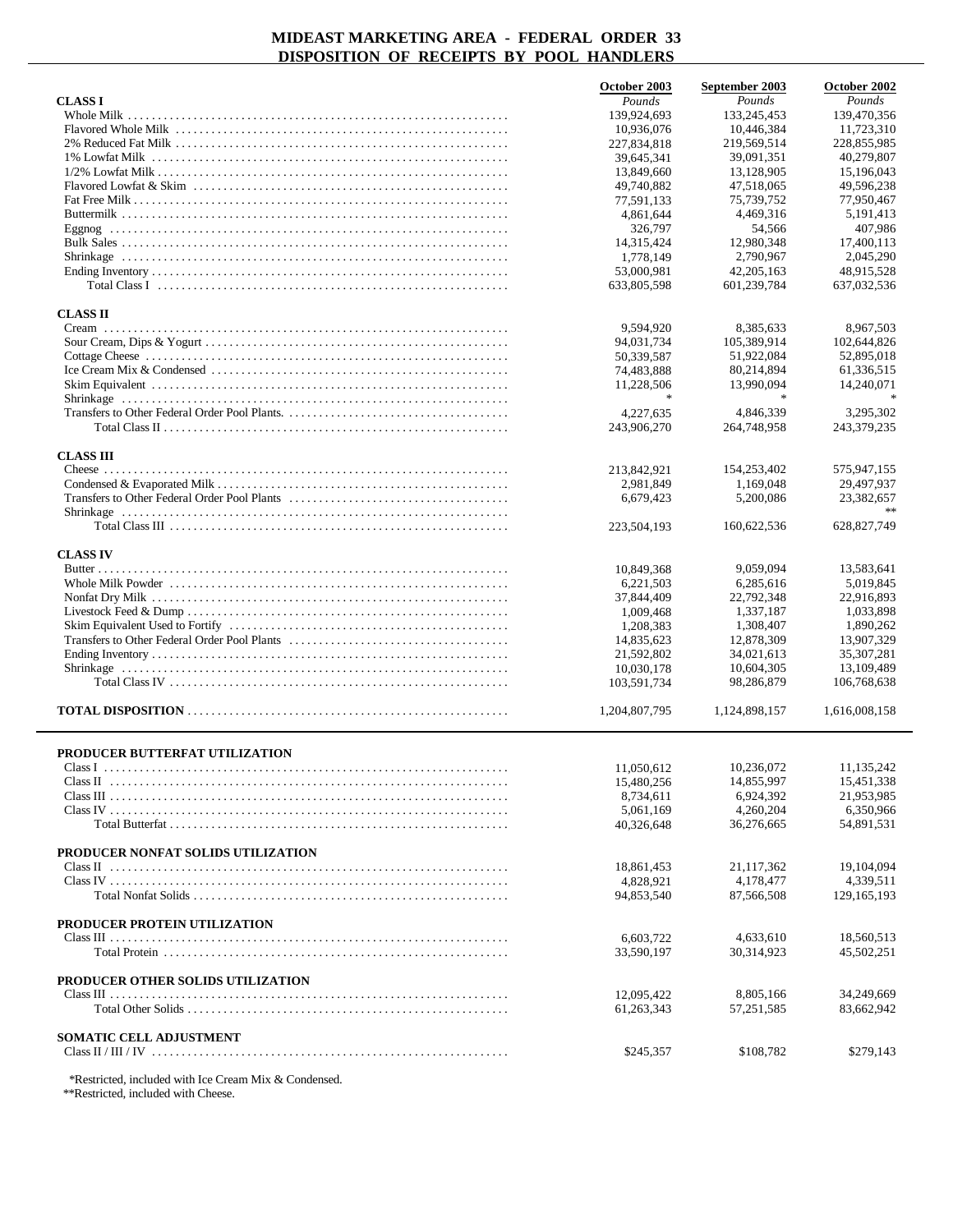|                                    | November 2003 | October 2003  | November 2002 |
|------------------------------------|---------------|---------------|---------------|
| <b>CLASS I</b>                     | Pounds        | Pounds        | Pounds        |
|                                    | 134, 323, 453 | 139,924,693   | 141,153,610   |
|                                    | 9.543.846     | 10,936,076    | 10,081,476    |
|                                    | 219,186,329   | 227,834,818   | 228,843,918   |
|                                    | 38,889,525    | 39,645,341    | 42,754,509    |
|                                    | 12,660,561    | 13,849,660    | 14,565,610    |
|                                    | 40,905,213    | 49,740,882    | 40,315,835    |
|                                    | 76,303,427    | 77,591,133    | 78,438,200    |
|                                    | 4,642,848     | 4,861,644     | 5,001,869     |
|                                    | 5,178,938     | 326,797       | 4,330,150     |
|                                    | 10,531,091    | 14.315.424    | 10,618,622    |
|                                    | 1,262,791     | 1,778,149     | 2,087,004     |
|                                    | 45,038,223    | 53,000.981    | 44.797.233    |
|                                    | 598,466,245   | 633,805,598   | 622,988,036   |
|                                    |               |               |               |
| <b>CLASS II</b>                    |               |               |               |
|                                    | 9,112,376     | 9,594,920     | 8,653,468     |
|                                    | 89,013,822    | 94,031,734    | 51,916,383    |
|                                    | 48,606,747    | 50,339,587    | 34,573,911    |
|                                    | 58,105,179    | 74,483,888    | 44,792,861    |
|                                    | 10,010,415    | 11,228,506    | 10,496,146    |
|                                    | *             | $\ast$        |               |
|                                    |               |               |               |
|                                    | 7,550,738     | 4,227,635     | 2,120,900     |
|                                    | 222,399,277   | 243,906,270   | 152,553,669   |
|                                    |               |               |               |
| <b>CLASS III</b>                   |               |               |               |
|                                    | 601.785.443   | 213,842,921   | 519,729,154   |
|                                    | 6.882.797     | 2,981,849     | 31,767,305    |
|                                    |               |               | 962,304       |
|                                    | 3,693,264     | 6,679,423     | 28,443,463    |
|                                    | **            |               | 13,026,935    |
|                                    | 612, 361, 504 | 223,504,193   | 593,929,161   |
|                                    |               |               |               |
| <b>CLASS IV</b>                    |               |               |               |
|                                    | 12,417,356    | 10,849,368    | 14,509,183    |
|                                    | 8,102,904     | 6,221,503     | 9,413,374     |
|                                    | 21,832,445    | 37,844,409    | 19,777,376    |
|                                    | 689,744       | 1,009,468     |               |
|                                    | 2,174,896     | 1,208,383     | 1,976,056     |
|                                    | 13,193,888    | 14,835,623    | 13,376,950    |
|                                    | 53,874,294    | 21,592,802    | 36,472,335    |
|                                    | 10,847,771    | 10,030,178    |               |
|                                    | 123, 133, 298 | 103,591,734   | 95,525,274    |
|                                    |               |               |               |
|                                    | 1,556,360,324 | 1,204,807,795 | 1,464,996,140 |
|                                    |               |               |               |
|                                    |               |               |               |
| PRODUCER BUTTERFAT UTILIZATION     |               |               |               |
|                                    | 10,392,829    | 11,050,612    | 10,947,885    |
|                                    | 14,654,953    | 15,480,256    | 12,347,993    |
|                                    | 21,994,619    | 8,734,611     | 20,487,799    |
|                                    | 7,295,439     | 5,061,169     | 6,816,490     |
|                                    | 54,337,840    | 40,326,648    | 50,600,167    |
|                                    |               |               |               |
| PRODUCER NONFAT SOLIDS UTILIZATION |               |               |               |
|                                    | 17,746,371    | 18,861,453    | 11,703,141    |
|                                    | 6,946,980     | 4,828,921     | 4,081,301     |
|                                    | 126,437,240   | 94,853,540    | 116,384,443   |
|                                    |               |               |               |
| PRODUCER PROTEIN UTILIZATION       |               |               |               |
|                                    | 18,825,144    | 6,603,722     | 17,550,202    |
|                                    | 44,625,353    | 33,590,197    | 41,355,269    |
|                                    |               |               |               |
| PRODUCER OTHER SOLIDS UTILIZATION  |               |               |               |
|                                    |               | 12,095,422    |               |
|                                    | 34,569,738    |               | 31,887,224    |
|                                    | 81,811,887    | 61,263,343    | 75,029,174    |
|                                    |               |               |               |
| SOMATIC CELL ADJUSTMENT            |               |               |               |
|                                    | \$555,960     | \$245,357     | \$288,693     |
|                                    |               |               |               |

\*Restricted, included with Ice Cream Mix & Condensed.

\*\*Restricted, included with Cheese.